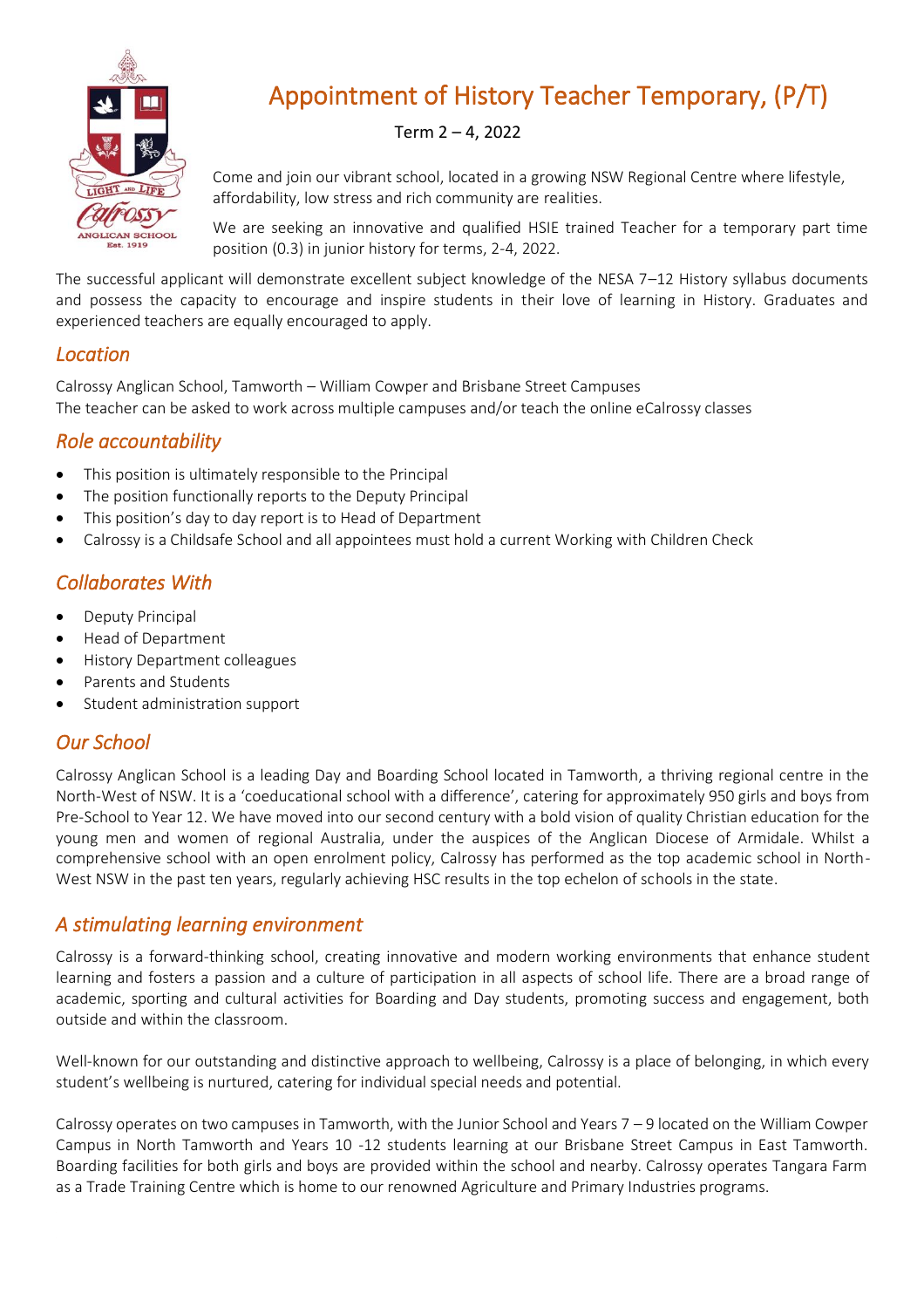#### *Our Vision and Mission*

*Calrossy Anglican School provides excellence in Christian Education and we seek to produce graduates who are creators of hope and change that matters.* 

Our school values are *Integrity*, *Resilience*, *Selflessness* and *Inclusiveness*. Operational values are *Integrity, Accountability, Empathy and Courage*.

#### *Childsafe Organisation*

As a Childsafe school, we are committed to high standards of care and practices to ensure the safety and protection of children. Every staff member must have a current Working with Children Check and is required to actively support our school as a safe learning environment.

*Vaccination status:* You will not be allowed to work or volunteer on a school or early education and care site without showing evidence of being double vaccinated against COVID-19.

#### *Applications*

Please forward applications for this position to the Principal, supported by a letter of introduction, appropriate Curriculum Vitae and the Calrossy application form (on the school's website) via [admin@calrossy.nsw.edu.au.](mailto:admin@calrossy.nsw.edu.au) 

The successful applicant will take up this role for Term 2, 2022.

A salary package will be negotiated with the successful applicant in line with the Independent Schools NSW Teachers (Hybrid Model) Multi-Enterprise Agreement 2021.

Queries about this position can be directed to the Human Resources Officer, Sally-Anne Fielding via [hr@calrossy.nsw.edu.au.](mailto:hr@calrossy.nsw.edu.au)

Applications close at midnight on 2 May, 2022

## Secondary History Teacher Position Description

## *Qualifications, Skills and Experience*

- Experience in Secondary teaching and appropriate tertiary qualifications
- Highly developed communication and interpersonal skills with a capacity to maintain positive relationships, foster teamwork and engage all levels of the school and wider community
- Competence in classroom management
- Interest in developing personal excellence in classroom practice
- Knowledge of the current Secondary History syllabus  $(7-12)$
- Knowledge of AITSL teaching standards
- Willingness to uphold the Christian mission for the school
- Current Working with Children Check

## Personal Criteria *Essential*

- Excellent communication skills, both written and oral
- Well-developed organisational skills
- Ability to meet deadlines and to manage time effectively
- A positive attitude and calm, approachable disposition
- Strong computer literacy skills, with clear knowledge of school computing software such as Microsoft software and Apple computer systems
- A neat and tidy appearance and overall attitude that fits in with the fabric of the school community